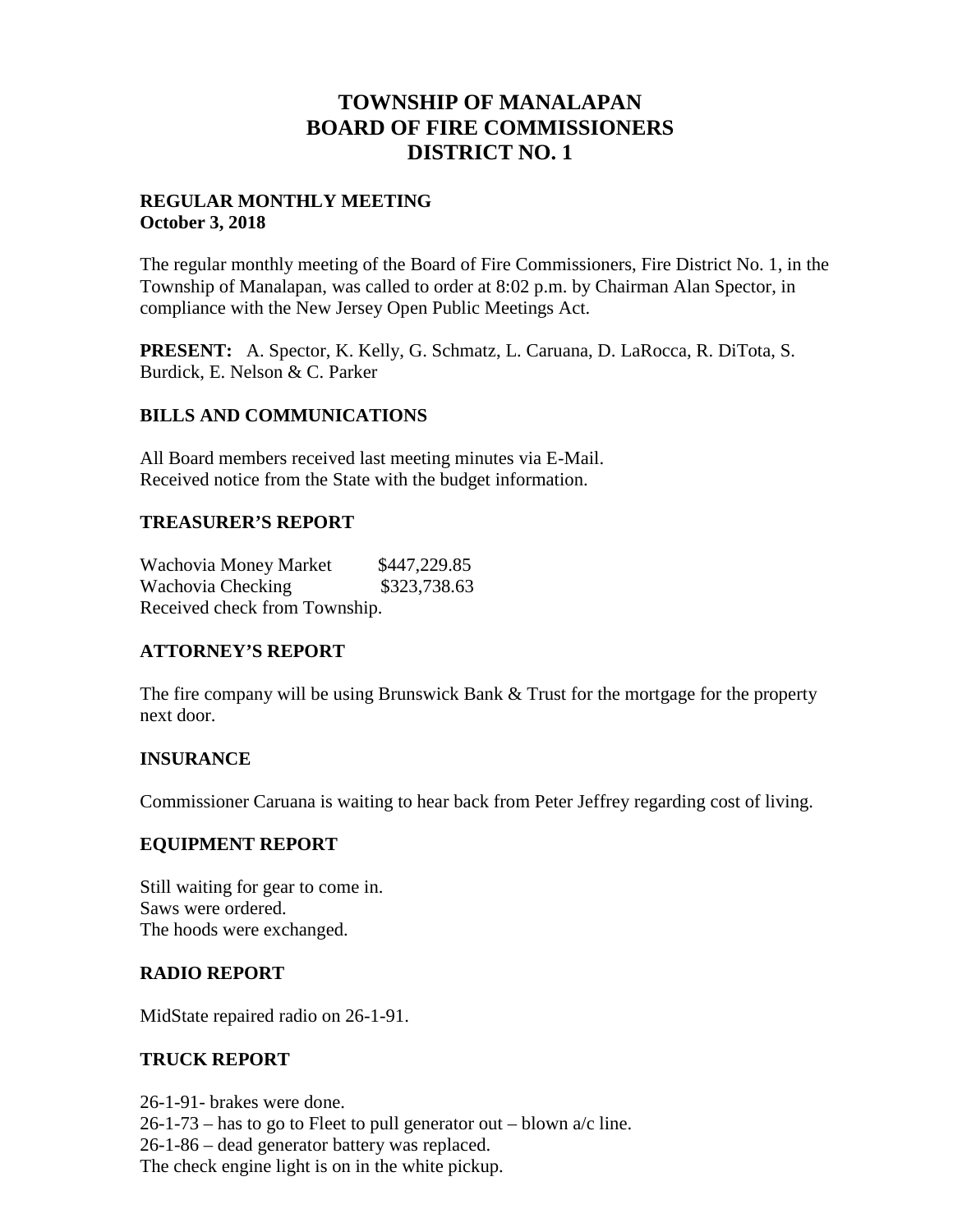#### **CHIEF'S REPORT**

Had 59 calls for September. Rehab was deployed to Millstone and Asbury Park. Received 2 water cans. Opticom system was checked and no issues were found. Still waiting on fire prevention materials. K1 saw and portable Honda generator are at Pantano's for repair.

## **ASSOCIATION REPORT**

Spec for new roof and gutters was emailed to Mr. Parker.

#### **TRUSTEES' REPORT**

No report.

#### **OLD BUSINESS**

See attached.

#### **NEW BUSINESS**

Commissioner LaRocca made a motion to pay all vouchers; this was seconded by Commissioner Schmatz. All voted aye.

Need to remove all the old gym equipment at the Satellite so the new equipment can be delivered.

Commissioner Kelly made a motion for \$1,500 to purchase a silver sponsorship for the Mayor's Charity Ball; this was seconded by Commissioner LaRocca. All voted aye.

Commissioner Kelly made a motion not to exceed \$1,000 to purchase fire prevention materials; this was seconded by Commissioner Spector. All voted aye.

Commissioner Schmatz made a motion for \$670 to reimburse the fire company for the Team Building exercise; this was seconded by Commissioner LaRocca. All voted aye.

Commissioner Schmatz made a motion not to exceed \$450 to purchase new Commissioner's jackets; this was seconded by Commissioner Kelly. All voted aye.

Commissioner Spector made a motion for \$1,360 to purchase a K12 saw from Pantano Nursery; this was seconded by Commissioner Kelly. All voted aye.

Commissioner's meeting for November  $21<sup>st</sup>$  has been rescheduled to November  $20<sup>th</sup>$ .

Meeting opened to the public at 9:09 p.m.

A motion was made by Commissioner Spector to adjourn; it was seconded by Commissioner Kelly and all voted aye.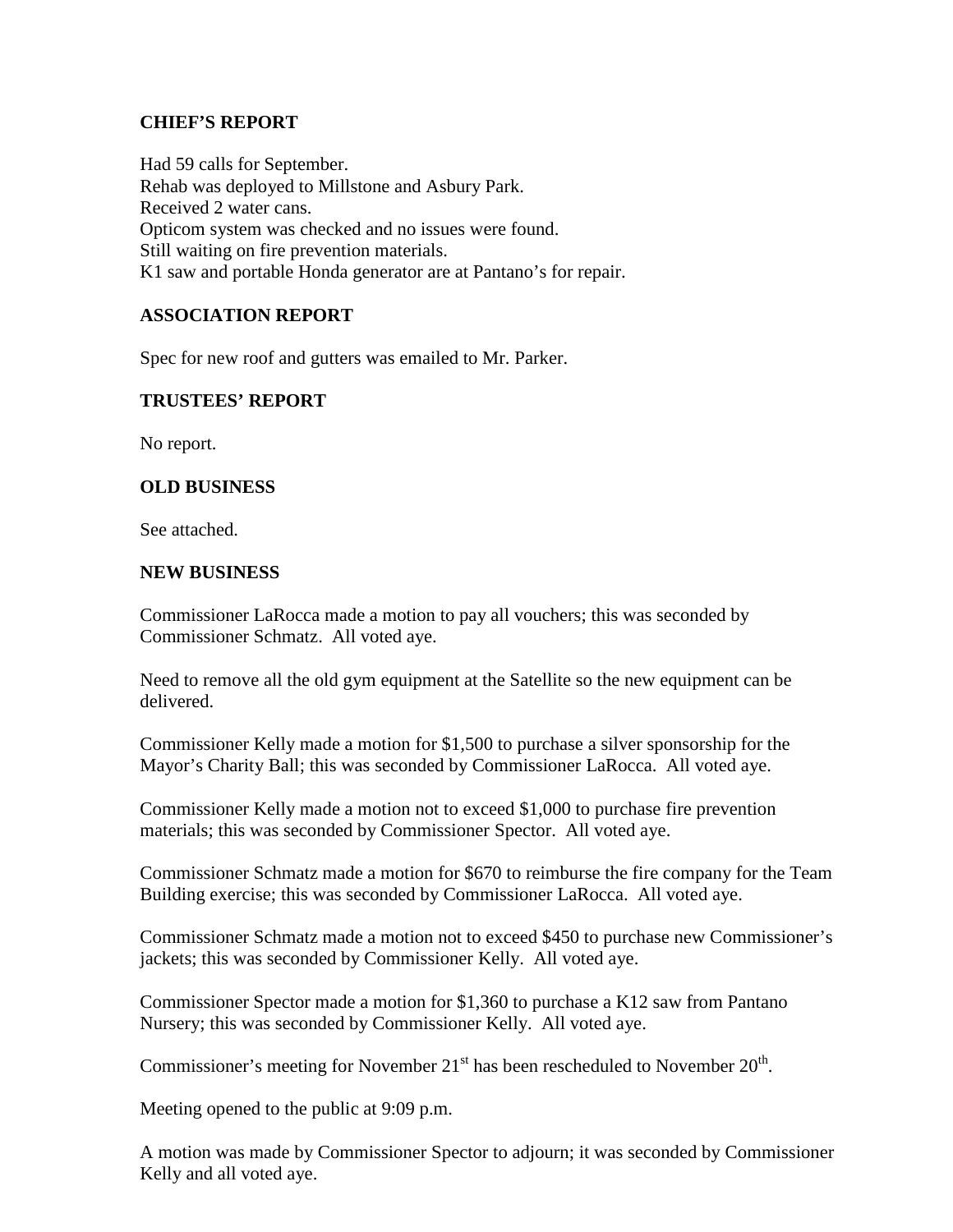Meeting adjourned at 9:09 p.m.

Respectfully submitted, Kenneth Kelly, Clerk